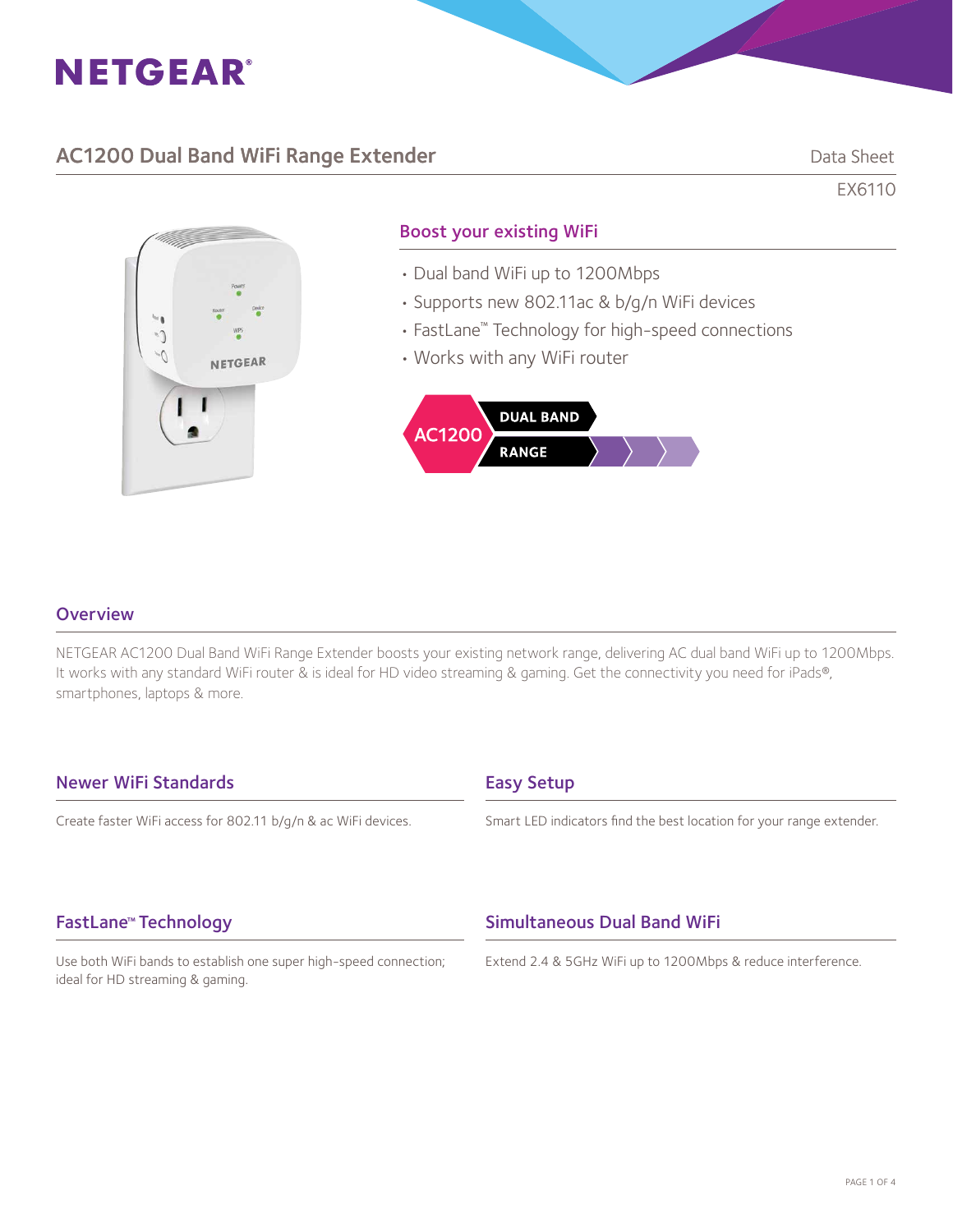# **NETGEAR®**

# AC1200 Dual Band WiFi Range Extender National Band Sheet

EX6110

WiFi Range Extenders boost your existing WiFi & deliver greater wireless speed where the signal is intermittent or weak, improving the range & connectivity you desire for iPads® , smartphones, laptops & more.



### Network Connections

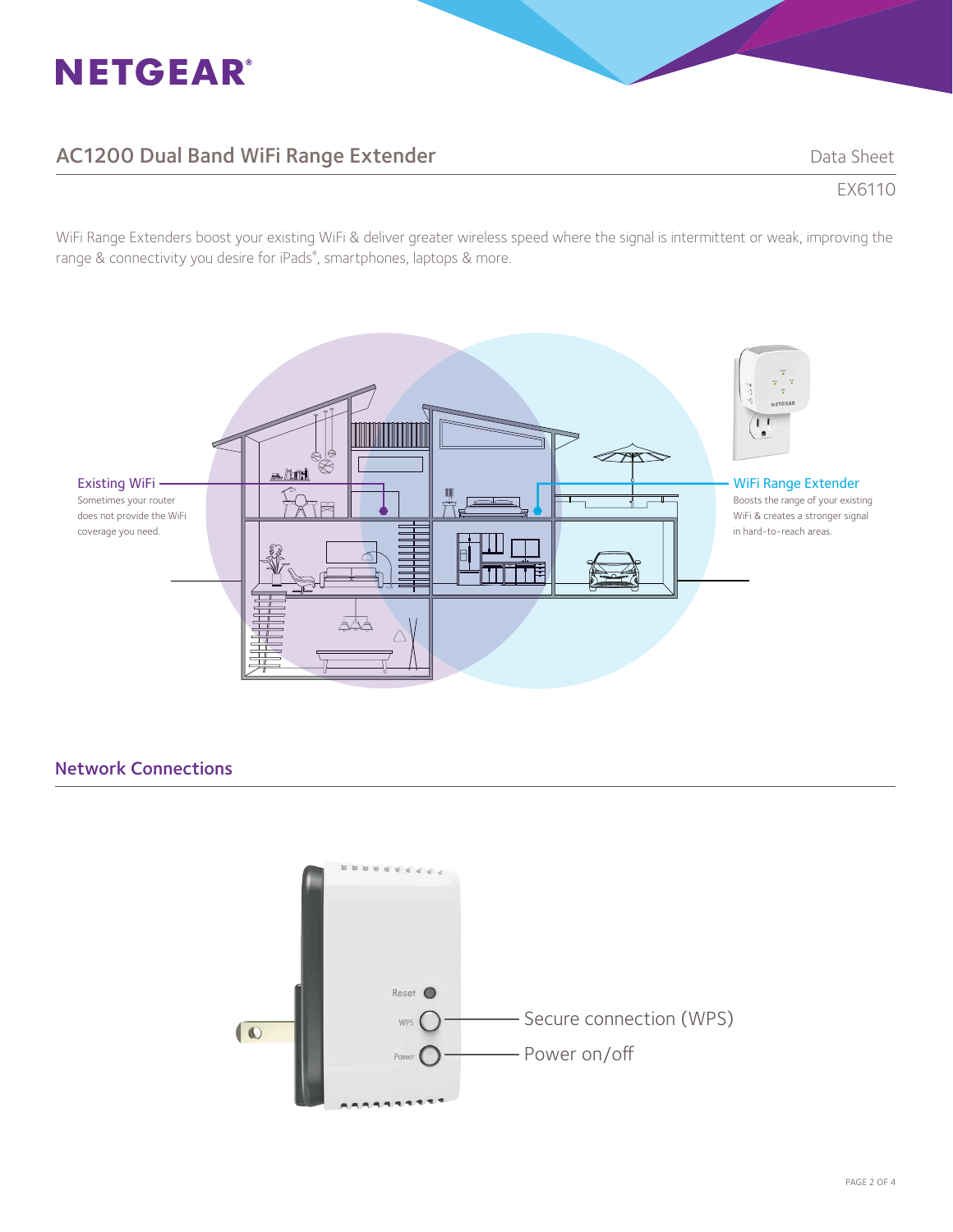

# AC1200 Dual Band WiFi Range Extender National Sheet Data Sheet

EX6110

### WiFi Analytics App

How strong is your WiFi signal? Use the NETGEAR WiFi Analytics app & get advanced analytics to optimize your existing or newly extended WiFi network. Check your network status, WiFi signal strength, identify crowded WiFi channels & much more!

Here's what you can do with the WiFi Analytics App!

- Get a network status overview
- Check WiFi signal strength
- Measure WiFi channel interference
- Keep track of WiFi strength by location
- and more...



Scan to install app